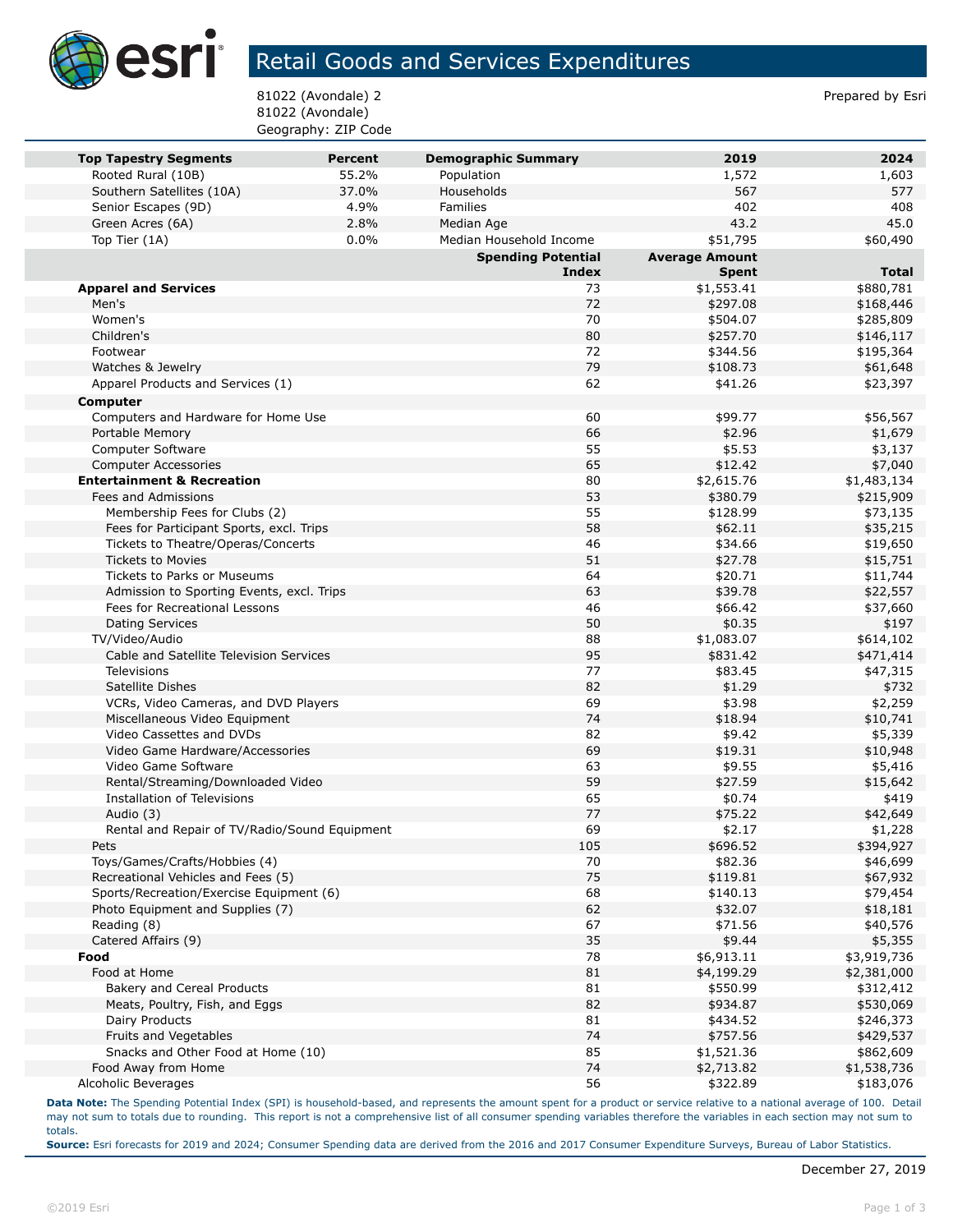

## Retail Goods and Services Expenditures

81022 (Avondale) 2 **Prepared by Estimate 2** Prepared by Esri 81022 (Avondale) Geography: ZIP Code

|                                            | <b>Spending Potential</b><br><b>Index</b> | <b>Average Amount</b><br>Spent | <b>Total</b> |
|--------------------------------------------|-------------------------------------------|--------------------------------|--------------|
| <b>Financial</b>                           |                                           |                                |              |
| Value of Stocks/Bonds/Mutual Funds         | 58                                        | \$12,476.42                    | \$7,074,128  |
| Value of Retirement Plans                  | 65                                        | \$62,229.65                    | \$35,284,213 |
| Value of Other Financial Assets            | 52                                        | \$2,945.18                     | \$1,669,918  |
| Vehicle Loan Amount excluding Interest     | 100                                       | \$2,868.88                     | \$1,626,657  |
| Value of Credit Card Debt                  | 76                                        | \$1,846.35                     | \$1,046,883  |
| Health                                     |                                           |                                |              |
| Nonprescription Drugs                      | 94                                        | \$134.62                       | \$76,331     |
| <b>Prescription Drugs</b>                  | 105                                       | \$382.77                       | \$217,032    |
| Eyeglasses and Contact Lenses              | 81                                        | \$73.01                        | \$41,395     |
| Home                                       |                                           |                                |              |
| Mortgage Payment and Basics (11)           | 70                                        | \$7,031.86                     | \$3,987,067  |
| Maintenance and Remodeling Services        | 73                                        | \$1,568.59                     | \$889,391    |
| Maintenance and Remodeling Materials (12)  | 91                                        | \$443.72                       | \$251,589    |
| Utilities, Fuel, and Public Services       | 88                                        | \$4,296.05                     | \$2,435,862  |
| <b>Household Furnishings and Equipment</b> |                                           |                                |              |
| Household Textiles (13)                    | 74                                        | \$73.96                        | \$41,937     |
| Furniture                                  | 67                                        | \$411.49                       | \$233,318    |
| Rugs                                       | 59                                        | \$19.17                        | \$10,871     |
| Major Appliances (14)                      | 87                                        | \$307.26                       | \$174,218    |
| Housewares (15)                            | 80                                        | \$85.39                        | \$48,418     |
| Small Appliances                           | 75                                        | \$36.47                        | \$20,677     |
| Luggage                                    | 56                                        | \$7.83                         | \$4,440      |
| Telephones and Accessories                 | 63                                        | \$47.89                        | \$27,153     |
| <b>Household Operations</b>                |                                           |                                |              |
| Child Care                                 | 60                                        | \$306.23                       | \$173,631    |
| Lawn and Garden (16)                       | 89                                        | \$416.36                       | \$236,076    |
| Moving/Storage/Freight Express             | 52                                        | \$34.28                        | \$19,436     |
| Housekeeping Supplies (17)                 | 87                                        | \$650.75                       | \$368,974    |
| <b>Insurance</b>                           |                                           |                                |              |
| Owners and Renters Insurance               | 100                                       | \$578.17                       | \$327,822    |
| Vehicle Insurance                          | 89                                        | \$1,379.44                     | \$782,145    |
| Life/Other Insurance                       | 92                                        | \$422.99                       | \$239,833    |
| Health Insurance                           | 86                                        | \$3,379.68                     | \$1,916,279  |
| Personal Care Products (18)                | 73                                        | \$367.12                       | \$208,156    |
| School Books and Supplies (19)             | 73                                        | \$112.60                       | \$63,847     |
| <b>Smoking Products</b>                    | 115                                       | \$464.38                       | \$263,305    |
| <b>Transportation</b>                      |                                           |                                |              |
| Payments on Vehicles excluding Leases      | 101                                       | \$2,567.62                     | \$1,455,839  |
| Gasoline and Motor Oil                     | 91                                        | \$2,082.46                     | \$1,180,754  |
| Vehicle Maintenance and Repairs            | 78                                        | \$894.05                       | \$506,927    |
| <b>Travel</b>                              |                                           |                                |              |
| <b>Airline Fares</b>                       | 54                                        | \$296.78                       | \$168,276    |
| Lodging on Trips                           | 72                                        | \$448.32                       | \$254,199    |
| Auto/Truck Rental on Trips                 | 48                                        | \$12.72                        | \$7,210      |
| Food and Drink on Trips                    | 68                                        | \$365.64                       | \$207,320    |

**Data Note:** The Spending Potential Index (SPI) is household-based, and represents the amount spent for a product or service relative to a national average of 100. Detail may not sum to totals due to rounding. This report is not a comprehensive list of all consumer spending variables therefore the variables in each section may not sum to totals. **Source:** Esri forecasts for 2019 and 2024; Consumer Spending data are derived from the 2016 and 2017 Consumer Expenditure Surveys, Bureau of Labor Statistics.